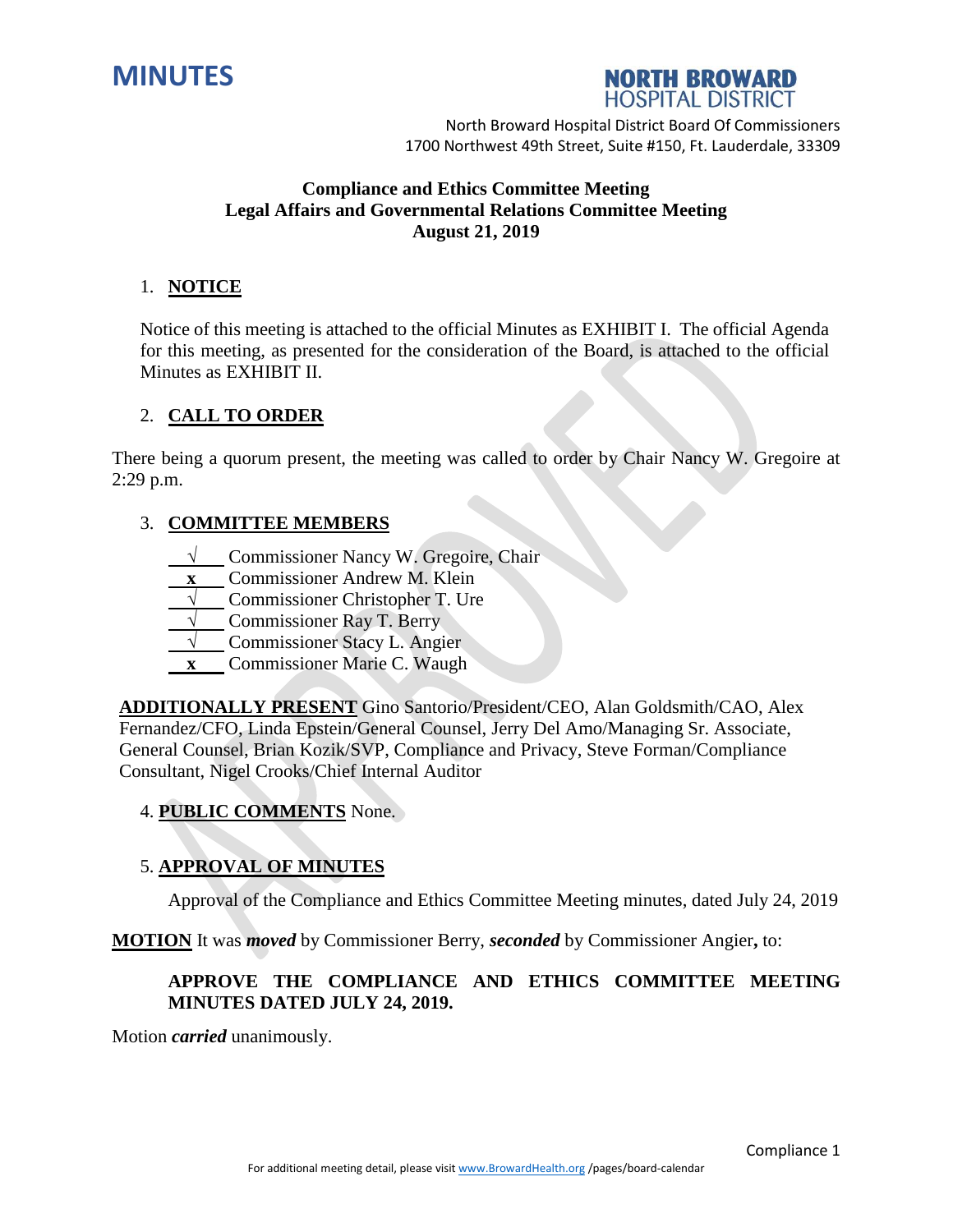



#### 6. **TOPIC OF DISCUSSION**

- 6.1. Chief Compliance Officer Report- Brian Kozik
	- 6.1.1. Compliance Updates

Mr. Kozik updated the committee on the departmental activities since his last monthly report, as seen below.

- o Completed third quarter Focus Arrangement audit
- o Completed tracking and remuneration audits for Leases, Call Coverage and Medical Directorship
- o Observation Stay/Condition code 44 audit, in progress
- o Acute Care Discharge Transfer audit, in progress
- o Completed Home Health Claims audit
- o Internal Audit department conducting a review of the Compliance department's Tracking & Monitoring of Focus Arrangements, Hotline Calls and Remuneration
- o Outside firm retained to complete internal compliance reviews for Physicians at Teaching Hospital (PATH) Review for Modifier Reporting, Same Day Readmissions, Medicare's Two Midnight Rule
- o Finalization of annual Conflict of Interest Survey and Process, in progress
- o Contracting outside consultant with HIPAA Privacy experience to assist in conducting a HIPAA Privacy Rule Gap Assessment
- o Director of Pharmacy Services disclosed a drug diversion issue to the Health Resource and Services Administration. The specifics of the corrective action plan was included in the disclosure
- o Notification received from HRSA regarding Broward Health Medical Center's corrective action plan from HRSA review conducted at BHMC during the period of July-October 2018
- o Proposed organizational chart submitted to Human Resource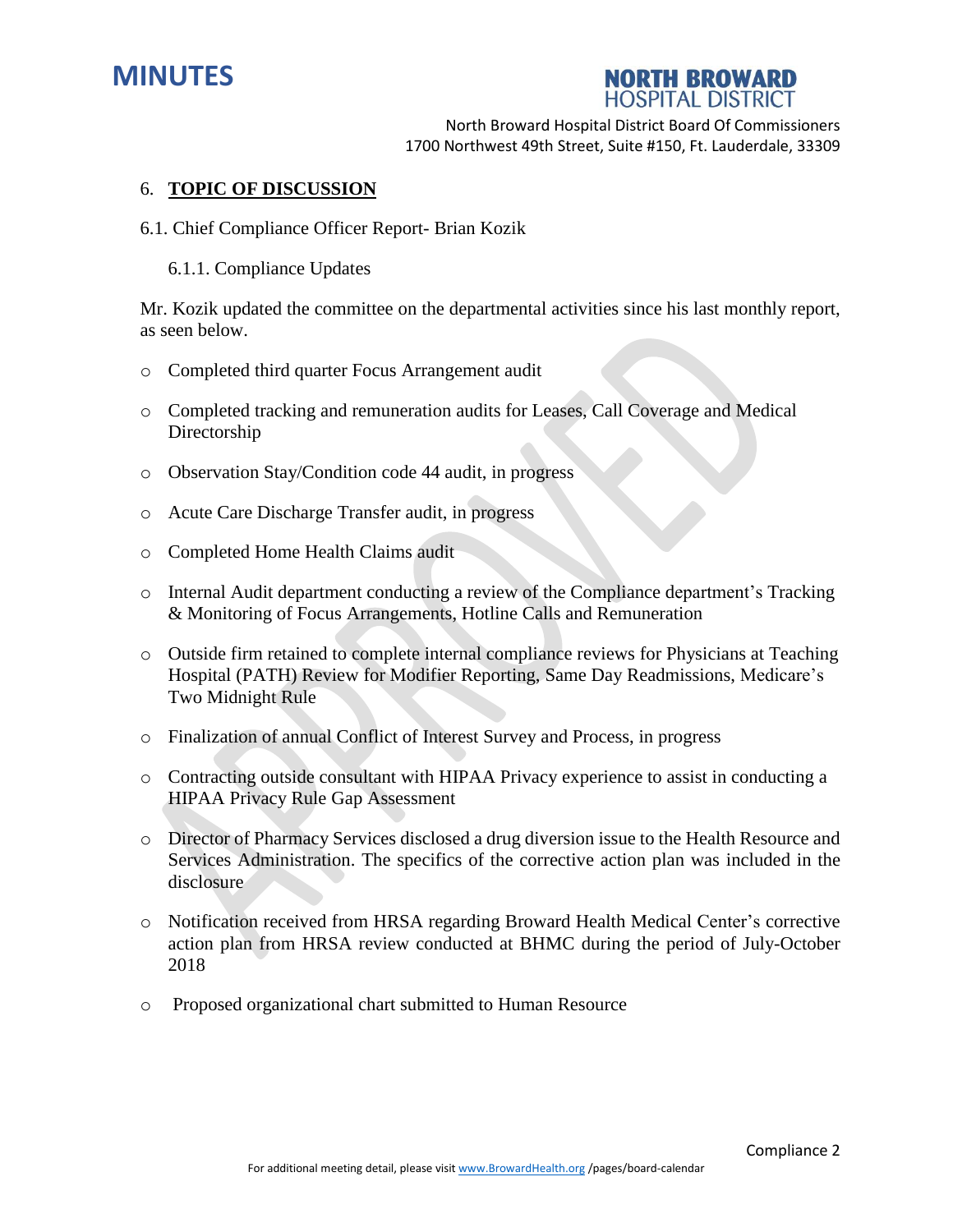



#### 6.1.2. OIG/CIA Updates

- o Additional items requested by Monitor to be included in the Annual Report
- o Certifying and sub-certifying employees to determine if there were specific issues they would be disclosing
- o Completed Year-4 Arrangements Training sessions for all Covered Persons, including board members
- o Conference call scheduled with Monitor on August 26, 2019
- o Email received on August 12, 2019 from Monitor requesting copy of the settlement agreement entered into with former CEO Pauline Grant and to add as a Reportable Event
- o Update on Sleep Study audit, \$35k repayment
- o Status on items requested by IRO, draft report will be provided last week of August
- o Response from Monitor pending regarding waivers requested
- o Reported to Monitor: HMS (external auditor) identified overpayment related to outpatient claim 48-hour Rule
- o Reported to Monitor: identified overpayment related to Gold Coast Hospice
- o Reported to Monitor: identified overpayment related to First Coast Service Options, Inc., Medicare Administrator Contractor of Broward Health's region
- 6.2. Compliance Policy Submission for Board Approval

6.2.1. GA-004-285 Deficit Reduction

**MOTION** It was *moved* by Commissioner Angier, *seconded* by Commissioner Berry, to:

### **APPROVE THE GA-004-285 DEFICIT REDUCTION POLICY.**

Motion *carried* unanimously.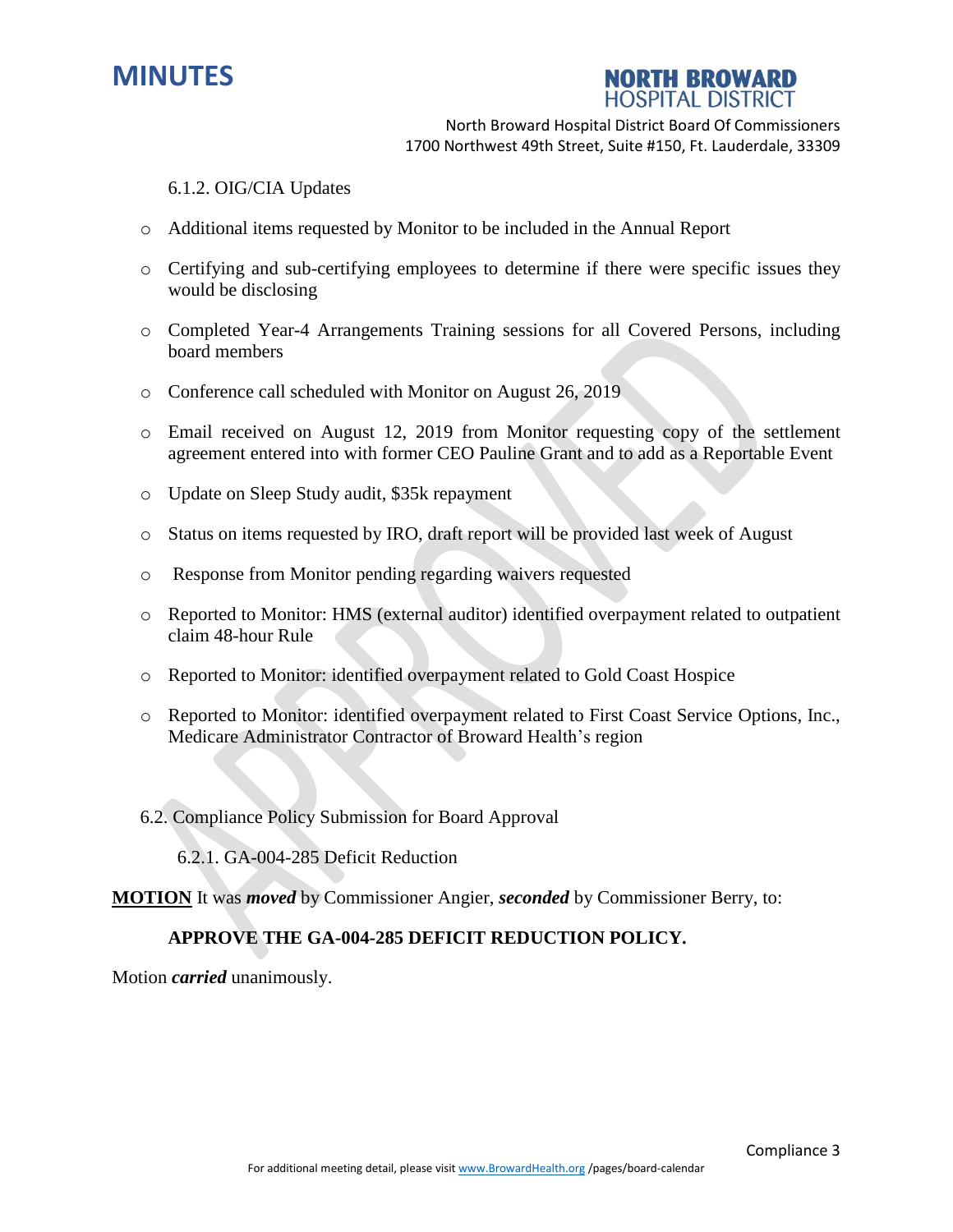



6.2.2. GA-004-345 Monitoring and Auditing

**MOTION** It was *moved* by Commissioner Berry, *seconded* by Commissioner Ure, to:

### **APPROVE THE GA-004-345 MONITORING AND AUDITING POLICY.**

Motion *carried* unanimously.

#### 6.3. Report from the Executive Compliance Group

6.3.1. Training- Melanie Hatcher

Mr. Kozik presented updates in Ms. Hatcher's absence.

- Year-3 Training completed:
	- o Live Manager Training
- Year-4 Training completed:
	- o Online Training
	- o Live Manager Training
	- o Credentialing Staff Training
	- o Covered Person Arrangements Training
	- o 2,045 physicians' training completed
- o Year-5 Training is the current focus

6.3.2. Sanction Screening- Lee Ghezzi

Mr. Ghezzi reported that all of the areas his sub-committee was assigned to review had been completed. A number of changes were made to the process and a revision was made to the policy. The subcommittee was working closely with the audit and compliance departments to create an audit and monitoring system for sanction screening.

6.3.3. Disclosures/HIPAA/COI- Ana Calderon Randazzo

Ms. Randazzo shared the breakdown of the remaining 144 open disclosures. She further reported that HIPPA violations remained in the lead of open disclosures.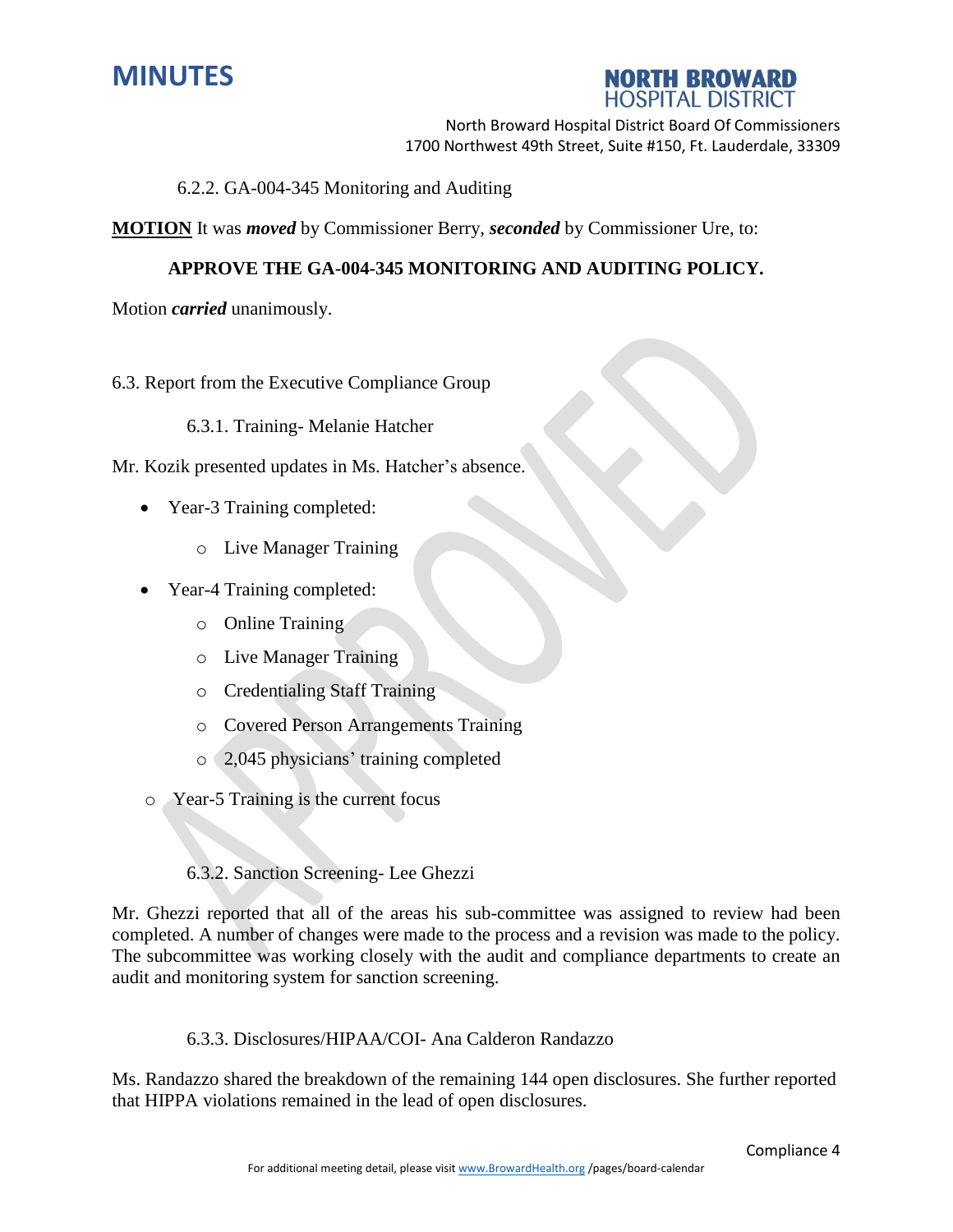

# **NORTH BROWARD HOSPITAL DISTRICT**

North Broward Hospital District Board Of Commissioners 1700 Northwest 49th Street, Suite #150, Ft. Lauderdale, 33309

- o 8: Over 2-years old
- o 64: over 90 days old
- o 41: between 30-90 days old
- o 39: Less than 30 days old

### **\* Note, Mr. Kozik modified the reporting order of the Subgroups (6.3.4 is below 6.3.6)**

6.3.5. Policies- Denise Moore

Lauren Brown presented the policies update in the absence of Ms. Moore.

- o All compliance policies and procedures were reviewed during the year, as required by the CIA
- o Deficit Reduction Act and Monitoring and Auditing policies were been approved by the board
- o 6 additional policies were approved that did not require board approval
- o General Counsel Interactions Policy, pending approval by board
	- 6.3.6. IRO Plan Correction- Beth Cherry

Ms. Cherry reported that 37 of the 43 items on the IRO plan of correction had been completed.

- o 4 remained in progress
- o 2 were substantially complete
- 6.3.4. Risk Assessment Alex Fernandez

Mr. Fernandez reported that the initial risk assessment had been completed and that a team was selected to rate the internal controls. The team consisted of CFO, Alex Fernandez, CAO, Alan Goldsmith, CIO, Brian Kozik and CIA, Nigel Crooks. Once results were complied, the team would begin to identify risks, manage them and create an action plan to mitigate the risks from reoccurring.